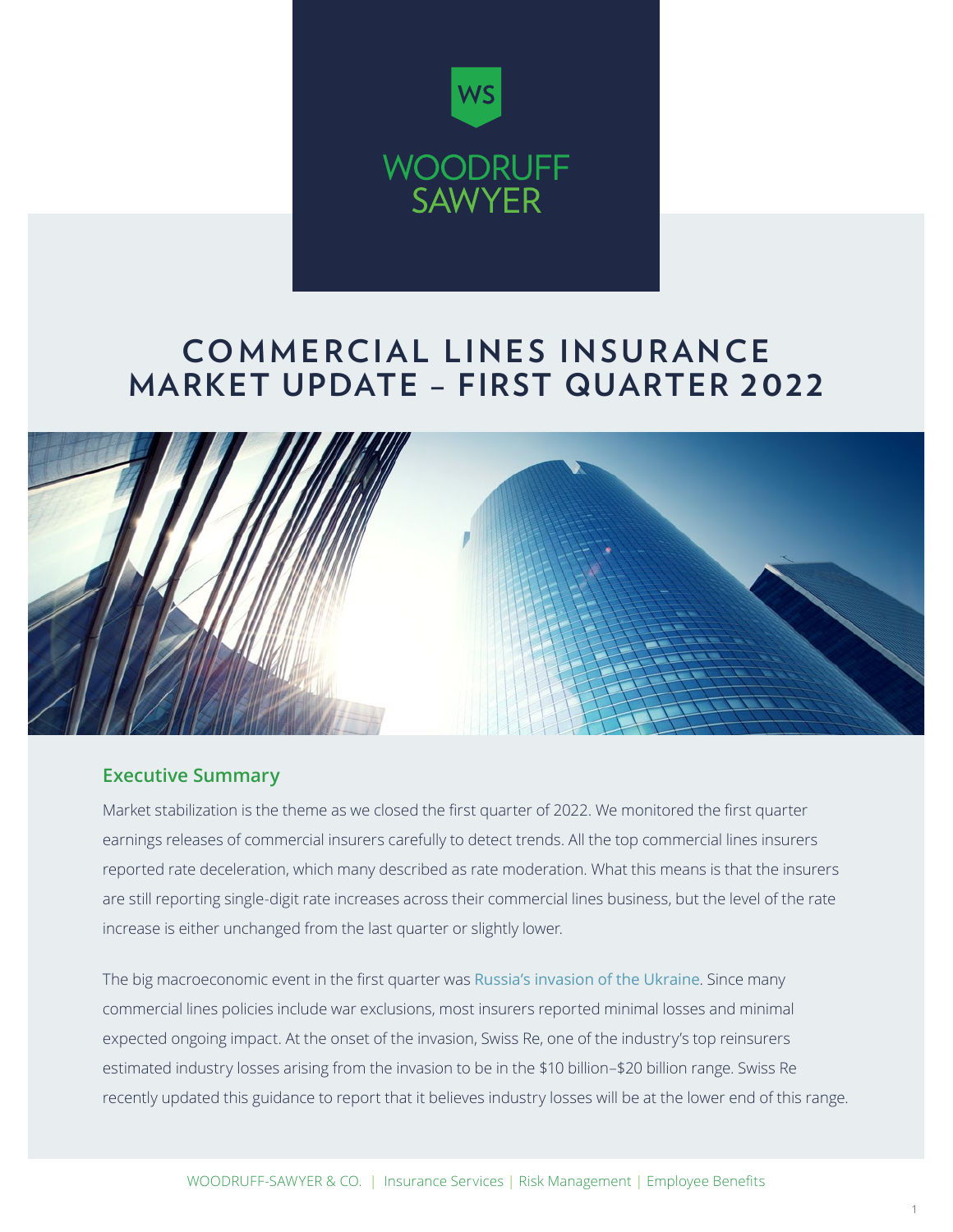Digging deeper into the specific segments of the commercial lines markets, both the Property and Casualty segments are reporting moderating rate increases. In the property segment, insurers are reporting that rates are keeping pace with loss costs. This is an important area we will be watching as inflation continues to impact the economy. If loss costs rise rapidly, insurers will likely look to increase rates again. For now, insurers are remaining vigilant around appropriate property valuations.

On the Casualty side, Workers' Compensation remains a profitable line of business, so insurers are keeping rates flat and, in some cases, offering competitive quotes on other casualty segments to win the workers' compensation line of business. As with property, insurers are watching loss cost trends particularly in segments like auto which will be impacted by inflation.

For Directors & Officers (D&O) liability, our characterization of the overall environment is flat. We started to notice decelerating rate increases in late 2021 and this trend continues to the point where some clients are seeing decreasing premiums and retentions. As of the end of the first quarter, premium and retention decreases mostly occurred for companies that have been traded publicly for some time with a history of strong earnings. We do expect this trend to continue and the number of new entrants to the D&O market ramp up their staffing and quote more business.

Finally, Cyber continues to be the outlier to the positive trends we've seen in the other areas of the commercial market. Premiums continue to rise as insurers cut policy limits and restrict coverage. Given the continued problems with ransomware losses and concerns over increased threats arising from the Russian-Ukrainian War, we don't expect relief in this market any time soon. Clients should continue to focus on having up-to-date cybersecurity measures in place. Good security controls will not necessarily reduce premiums, but they can mitigate the level of premium increases.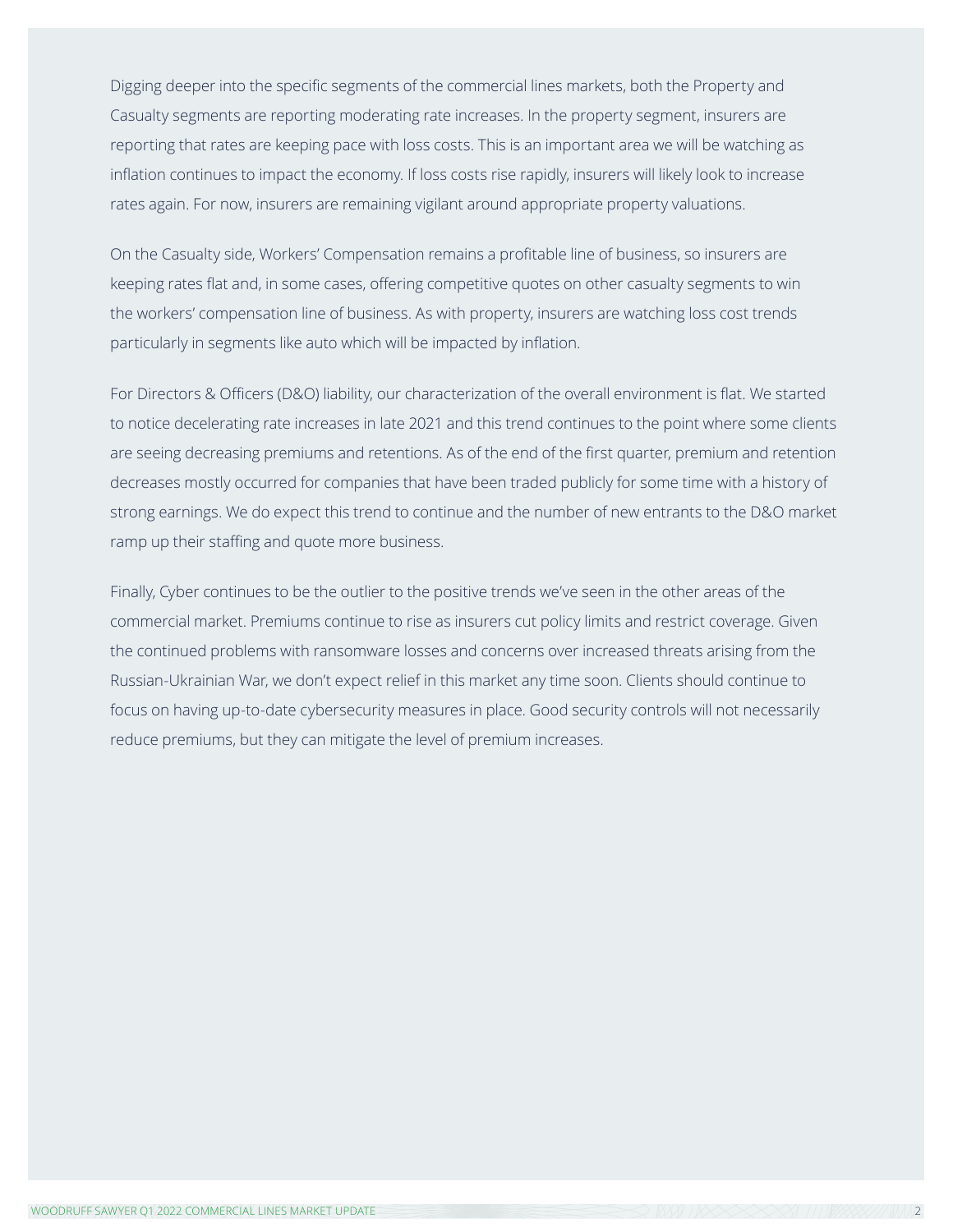## **D&O:** Market Update **D&O:** Market Update

#### OUR POV

Public D&O rates continued to rise in 2021, but the market has transitioned and some clients are achieving decreases in rates and/or retentions.

#### MARKET TRENDS

- › Market leading carriers continue to seek premium increases, but there has been a deceleration in the rate of increase; upward adjustments are generally still larger on excess layers.
- The economic uncertainty created by COVID-19 is resulting in more D&O litigation due to factors like misleading statements about the outbreak, deceptive claims regarding potential vaccines and treatments, and privacy concerns.
- The March 2020 Sciabacucchi ruling on federal choice of forum in the Delaware Supreme Court has led to numerous state court Section 11 suit dismissals, and eventually more stable IPO pricing. The public markets cooled significantly in Q1—the number of SPAC IPO and de-SPAC listings dropped to the lowest levels since 2016.

## **Property:** Market Update

#### OUR POV

Rate increases will continue to moderate throughout 2022 as carriers strengthen their balance sheets and rate levels begin to keep pace with loss costs. Adequate valuation and risk improvement are the biggest factors in generating competition and achieving a favorable renewal outcome.

#### MARKET TRENDS

- Rate increases continue to moderate for insureds that demonstrate improvements.
- Capacity remains restricted for challenging occupancies.
- Carriers continue to work towards profitability in their property portfolios.
- Focus and scrutiny of credible and reliable valuations persists and is a key factor in the renewal process.
- Secondary perils such as winter storms, wildfires, hail, flood, and tornadoes contributed to an accumulation of losses in 2021.

#### CONTEXT FOR CURRENT TRENDS

- $\rightarrow$  Securities class action severity remains high. There were 101 settlements totaling \$3.2B in 2021, the largest total annual settlement amount in the last decade.
- The likelihood of a public company being sued reached a record high of 5% in 2019 when 268 lawsuits were filed but declined in both 2020 and 2021. The total number of suits dropped to 210 in 2020 and 182 in 2021, a 13% yearover-year drop. 45 cases were filed in Q1 2022, on par with activity through the first quarter of 2021.
- Litigation is being driven by new and increased exposures including cyber (data breach), #MeToo, privacy oversight (GDPR), climate change, and COVID-19.
- Derivative actions are on the rise with notable settlements (Renren, Boeing, First Energy, American Realty, Wells Fargo...) tapping "A Side-only" insurance.



Likelihood of Being Sued (decline for 2nd year in a row after 2019 all-time high)

#### 2021 Median Cash Settlement (10-year average \$8.5M) **\$11M**

**3.3%**



Number of open SCA cases pending

| <b>\$32M</b>                      |
|-----------------------------------|
| 2021 Average<br>Settlement (10-ye |
| average \$29.6M)                  |

IIII

2021 Average Settlement (10-year **\$32M**

1

#### CONTEXT FOR CURRENT TRENDS

- $\overline{\phantom{a}}$  Insureds that distinguish themselves with comprehensive and robust underwriting information and demonstrated risk improvement position themselves for the most favorable outcomes.
- › Carriers continue to apply a differentiated approach to risks, with challenged occupancies (forest products, metals, and food and beverage) continuing to see double-digit rate increases.
- Concerns with valuations persist due to supply chain issues, labor and material costs / shortages, and longer duration business interruption, which contribute to an increase in cost of claims.
- Absent trending and appropriate valuation, carriers push for margin clauses and occurrence limit of liability endorsements, restricting claims recovery.
- Secondary (non-modelled perils) are an increasing component of loss costs that remain a focal point, with a push towards rating for these exposures accordingly and exerting pressure to increase deductibles.

**0%–5%**

Non-CAT accounts with favorable loss history

**15%+**

Non-CAT accounts with unfavorable loss history **2.5%–7.5%**

CAT accounts with favorable loss history

CAT accounts with unfavorable loss history **30%+**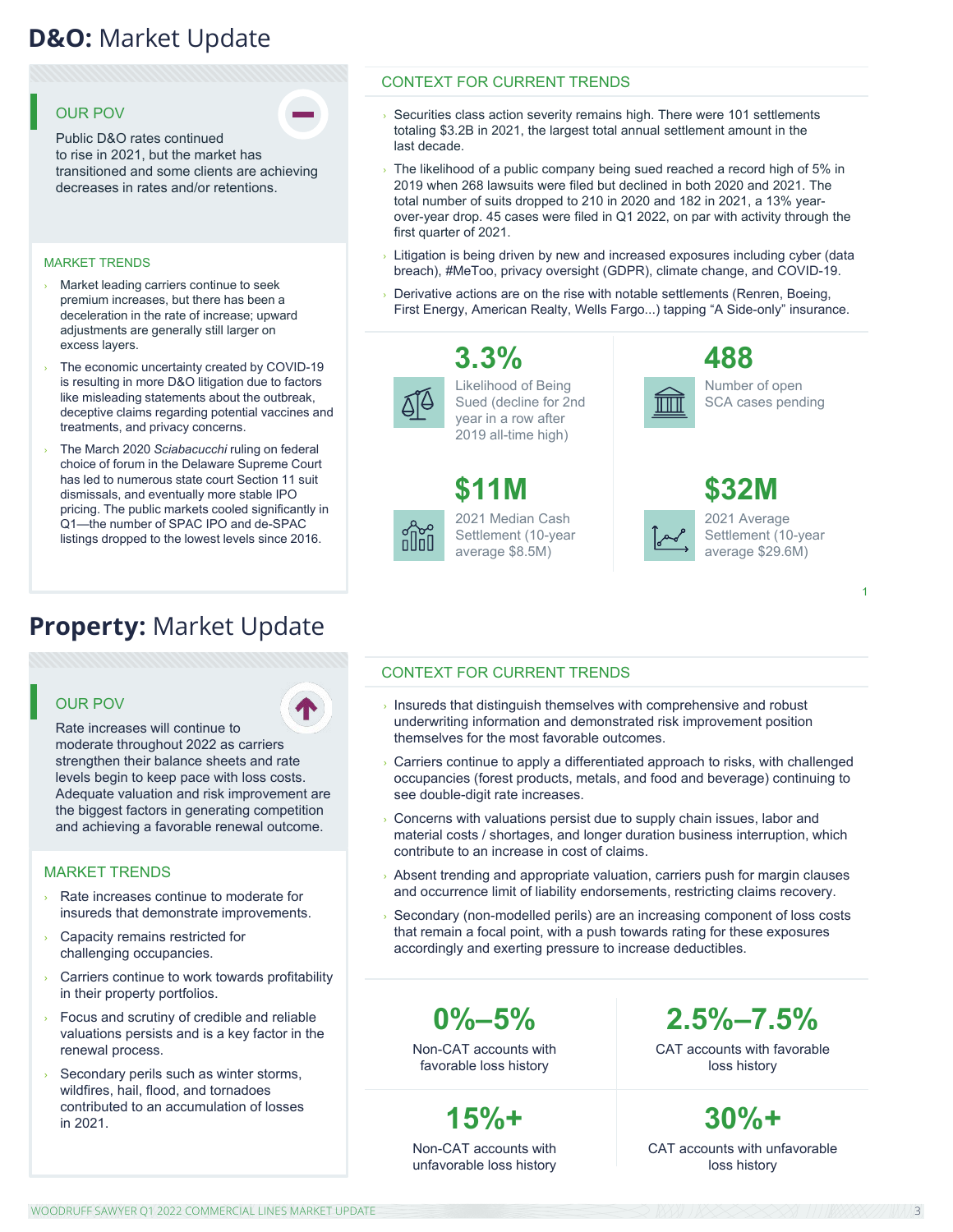## **Cargo and Stock Throughput: Market Update**

#### OUR POV



Markets are capitalizing on growth opportunities and looking to make the most of the current climate. Global supply chain instability is leading markets to review participation structure on accounts.

#### MARKET TRENDS

- Carriers are looking for a balance between rate and risk, the result being single-digit increases. We are seeing flat renewals on larger pieces of business with good loss records.
- The war in Ukraine has seen Marine markets issue Notice of Cancellation on all accounts with potential exposure in and around the waters of Russia, Ukraine, and Belarus in respect of war perils.
- Requirements for detailed COPE or surveys on locations over \$1,000,000 as markets look to protect themselves against large stock losses
- Carriers are reviewing line sizes deployed and participation in large programs in light of fire losses to ensure their exposure is managed.

#### **Casualty:** Market Update **Casualty:** Market Update Proprietary & Confidential. Not to be distributed without the prior consent of Woodruff-Sawyer & Co. 3

#### OUR POV

A stabilization of the casualty market is underway. WC remains profitable for insurers, who are generally willing to accept flat rates. GL and Auto rate increases are slowing. Lead Umbrellas are challenging due to ongoing increased large claim activity, while high excess is competitive.

#### MARKET TRENDS

- Primary casualty insurers continue to seek rate increases on GL/Auto overall for the 17th consecutive quarter in order to keep up with loss trends.
- Workers' compensation is the most competitive and profitable line of coverage, but with medical inflation driving increases in the average cost of an indemnity claim, the market's combined ratio is trending up.
- With aggressive corrections to rates, limit deployment and attachment points over the last two years, the high excess market has stabilized while lead Umbrella insurers continue to achieve significant rate increases due to increasing large claim activity and limited competition.

#### CONTEXT FOR CURRENT TRENDS

- $\rightarrow$  Global supply chain challenges have led to significant values accumulating in ports, and insureds consolidating goods on single vessels. With global commodity prices, the value of goods onboard vessels has risen markedly.
- China's recent COVID-19-related lockdowns and manufacturing facility closures alongside the Ukraine war will only extend the period of instability for global supply chains.
- › Cargo & Stock Throughput policies require physical loss or damage. Many of the supply chain delay costs faced by insureds are not covered unless resulting from a physical loss or damage event.
- New capacity and growth targets still hold true, with markets maintaining underwriting discipline, insofar as coverage, but far more malleable on price for clients that demonstrate continued risk improvement and favorable loss history.
- $\rightarrow$  Large warehouse fire losses such as with Walmart in Indiana reinforce requirements for detailed COPE and fire protections, with an increased need for surveys to be undertaken on larger risks.
- Despite lines size cutbacks over the last few years, the London market maintains the ability to write large primary stretches even on CAT-exposed risks.

## **Flat–7.5%**

Accounts with favorable loss history and a focus on risk management

**10%–20%**

Accounts with unfavorable loss history or those that do not meet rate adequacy for underwriters

#### CONTEXT FOR CURRENT TRENDS

- › Nuclear verdicts continue to create headlines. Social inflation and litigation financing has also increased pressure on settlements with defense attorneys looking to avoid unpredictable jury verdicts.
- Organizations with large auto fleets, high-hazard products, or significant premises exposures are facing the greatest pain in their Umbrella renewals. Using self-insurance or buffer layers to increase attachments can help mitigate premium increases but limited umbrella insurer capacity remains a challenge.
- Carriers continue to refine coverage terms and conditions. Insurers seek to apply new exclusions or sublimits on communicable disease, abuse & molestation, assault, PFAS, and Russia/Ukraine/Belarus.

#### By-Line 4th Quarter 2021 Rate Changes Ranged From under 1% to +15%

|         | <b>Auto</b> | <b>WC</b> | GL    | <b>Umbrella</b> |
|---------|-------------|-----------|-------|-----------------|
| Q4 2021 | 8.00%       | 0.30%     | 6.40% | 15.00%          |
| Q3 2021 | 7.40%       | $-0.30%$  | 6.30% | 16.90%          |
| Q2 2021 | 6.80%       | 0.30%     | 6.00% | 17.40%          |
| Q1 2021 | 9.00%       | 1.00%     | 6.20% | 19.70%          |
| Q4 2020 | 9.10%       | 0.40%     | 7.30% | 21.30%          |

Source: CIAB Q4 2021 Rate Survey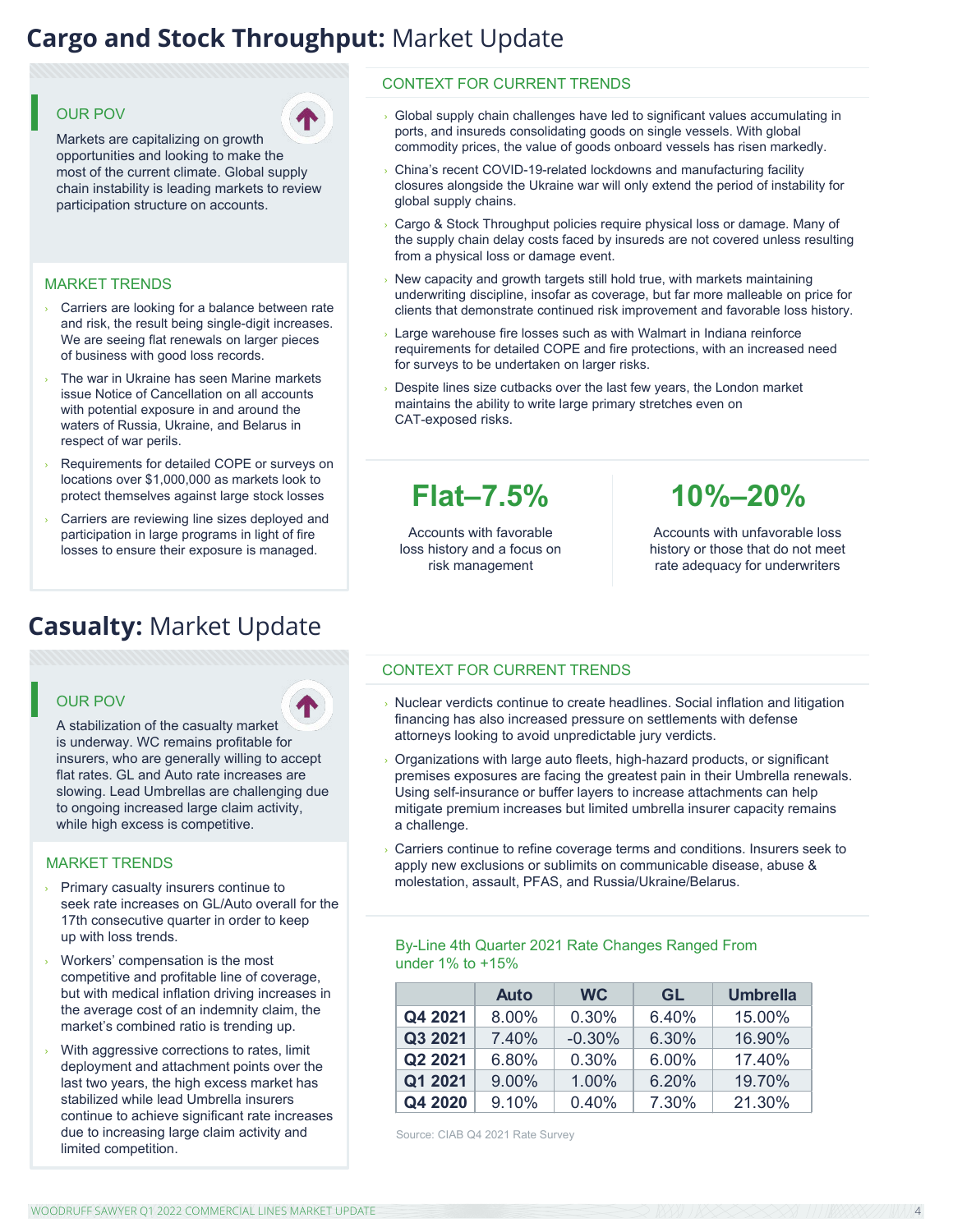## **Cyber: Market Update**

#### OUR POV

If 2021 was the year of rate increases, 2022 will be the year of coverage restrictions—and more rate increases.

#### MARKET TRENDS

- › Coverage restrictions coming to cyber market include:
	- › Dependent business interruption and system failure
	- Failure to timely patch vulnerabilities exclusion
	- Non-breach privacy (GDPR, CCPA, BIPA)
	- › Media liability
- › Rates are increasing across the board strong relationships with incumbent insurers help limit impact.
- Excess rate increases are accelerating fast, often 85%-95% of underlying pricing.
- › Underwriters more reliant on 3rd-party scanning tools for information gathering.

#### CONTEXT FOR CURRENT TRENDS

- $\rightarrow$  Many clients looking at parametric insurance for cloud outages to replace lost dependent business interruption coverage.
- $\rightarrow$  The conflict in Ukraine has raised the prospect of the war exclusion applying to cyber losses. However, the increase in cyber attacks in Ukraine have not resulted in major insurance losses to date.
- Technology supply chain attacks like the SolarWinds hack and zero-day vulnerability exploits like Log4j are driving significant carrier concern around risk aggregation and patching procedures.